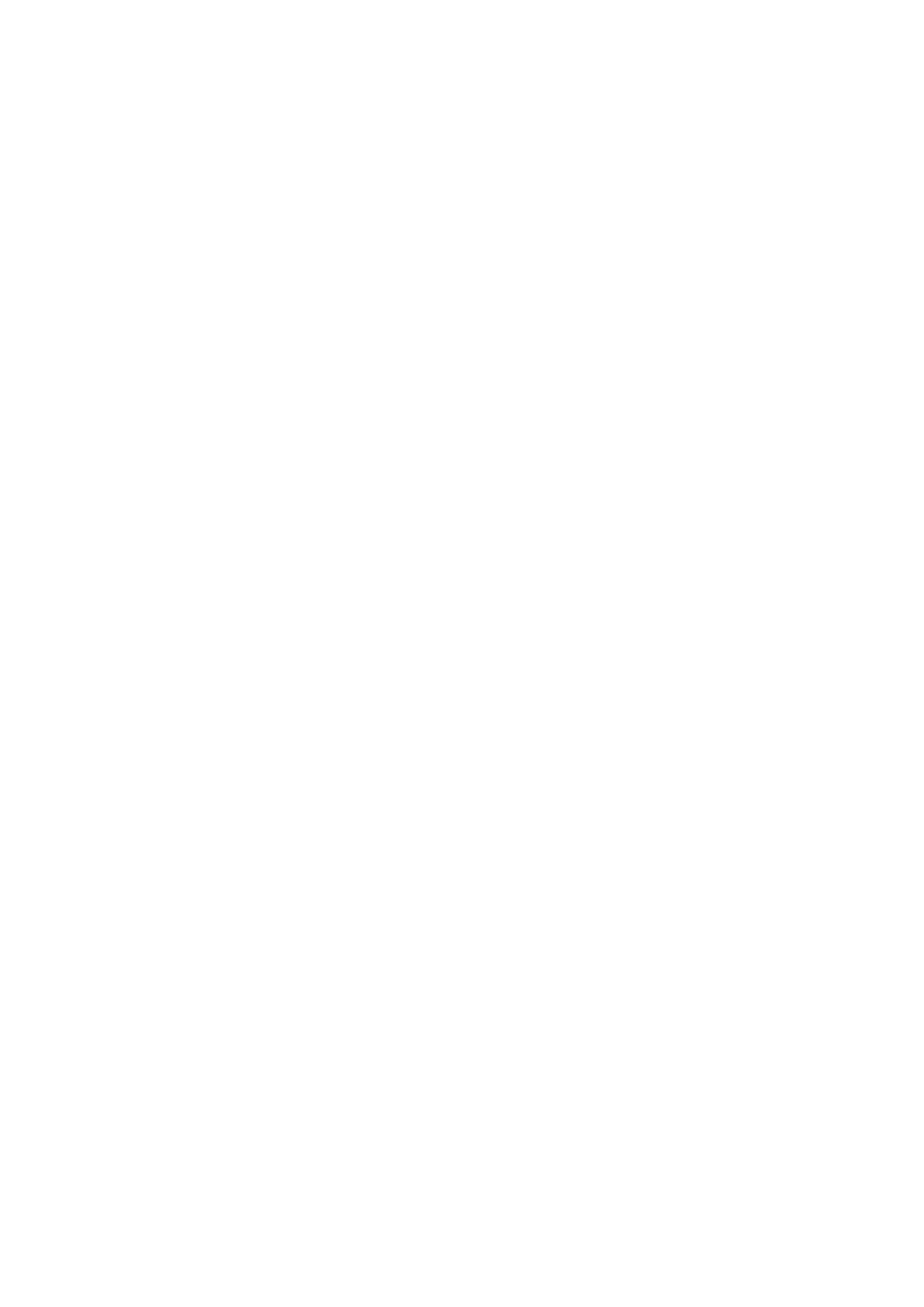#### **CONTENTS**

| 1              |                                                                |  |
|----------------|----------------------------------------------------------------|--|
| $\mathbf{2}$   |                                                                |  |
| 3              |                                                                |  |
| 4              |                                                                |  |
| 5              |                                                                |  |
| 6              | Processing For Specified, Limited And Legitimate Purposes 4    |  |
| $\overline{7}$ |                                                                |  |
| 8              |                                                                |  |
| 9              |                                                                |  |
| 10             | Processing Securely And In Line With Rights Of Data Subjects 5 |  |
| 11             |                                                                |  |
| 12             |                                                                |  |
| 13             |                                                                |  |
| 14             |                                                                |  |
| 15             |                                                                |  |
| 16             |                                                                |  |
| 17             | Transferring Personal Data To A Country Outside The Eea 11     |  |
| 18             |                                                                |  |
| 19             |                                                                |  |
| 20             |                                                                |  |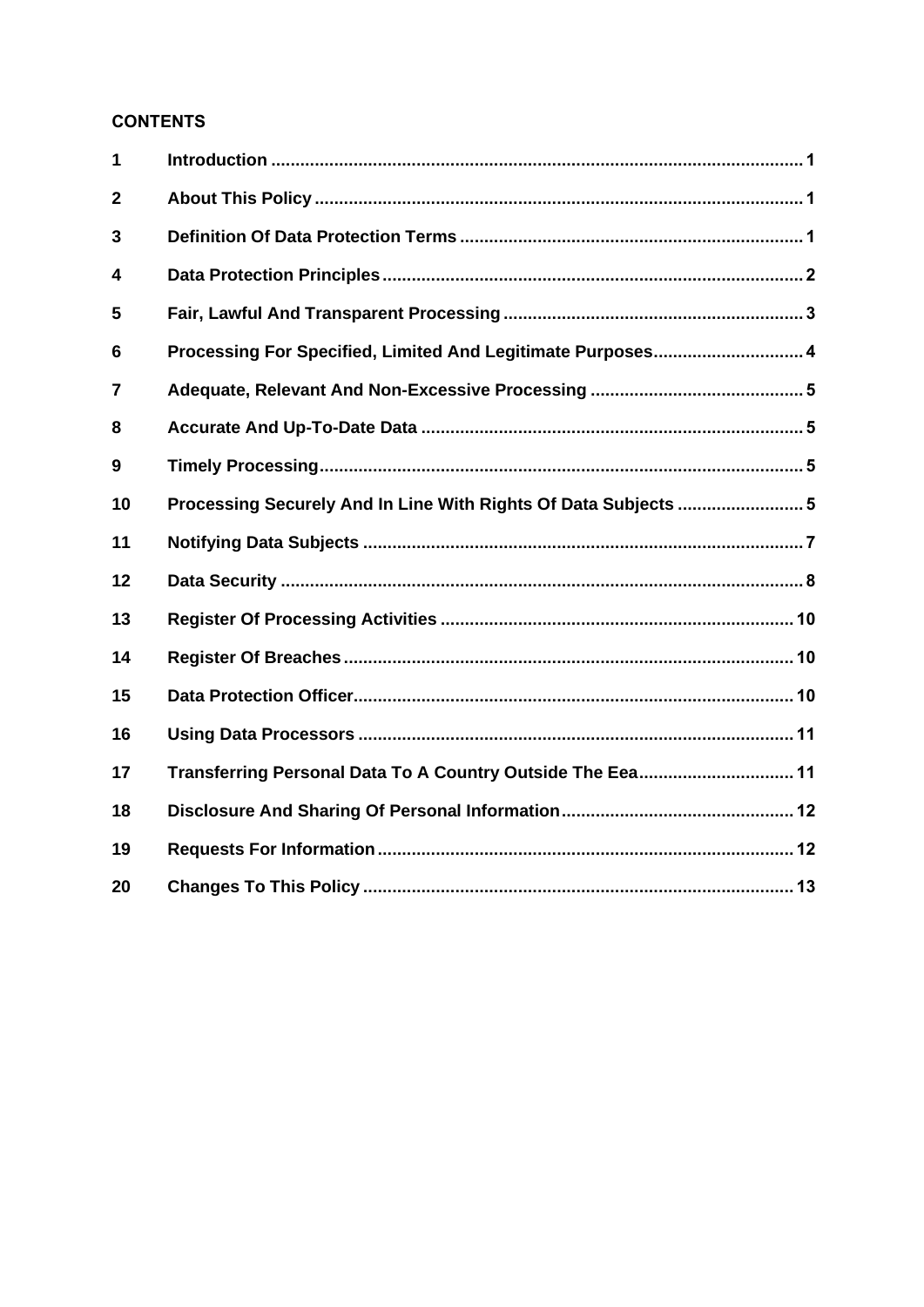#### <span id="page-3-0"></span>1 **INTRODUCTION**

- 1.1 Pheasey Park Farm Primary School and Early Years Centre collects and uses personal information about staff, pupils, parents and other individuals who come into contact with the school and centre. This information is gathered in order to enable the school and centre to provide education and other associated functions. In addition, there may be a legal requirement to collect and use information to ensure that the school and centre complies with its statutory responsibilities.
- 1.2 School and centre staff are obliged to comply with this policy when processing Personal Data on the school and centre's behalf. Any breach of this policy by staff may result in disciplinary or other action.

#### <span id="page-3-1"></span>2 **ABOUT THIS POLICY**

- 2.1 The school and centre holds Personal Data about current, past and prospective pupils, parents, employees and others with whom we communicate. Personal Data may be recorded on paper, stored electronically, visual media or other formats.
- 2.2 This policy and other documents referred to in it set out the basis on which the school and centre will process any Personal Data it collects from individuals, whether those data are provided to us by individuals or obtained from other sources. It sets out the rules on data protection and the legal conditions that must be satisfied when we obtain, handle, process, transfer and store Personal Data.
- 2.3 This policy does not form part of any employee's contract of employment and may be amended at any time.
- 2.4 The Data Protection Officer is responsible for supporting the school and centre with compliance with the Data Protection Act 2018 and other relevant data protection laws and with this policy. That post is held by Services4School Ltd. Any questions about the operation of this policy or any concerns that the policy has not been followed should be referred in the first instance to the Data Protection Officer. The Data Protection Officer can be contacted at postbox@pheasey.org.uk

#### <span id="page-3-2"></span>3 **DEFINITION OF DATA PROTECTION TERMS**

- 3.1 In this policy, the functions of the school and early years centre are the provision of education and any pastoral, business, administrative, community or similar activities associated with that provision. References to the school and centre 'carrying out its functions' or similar are references to these activities.
- 3.2 References to 'we' are references to the school and early years centre.
- 3.3 **Data Subjects** means identified or identifiable natural (living) persons whose Personal Data the school and centre holds. These may be pupils, parents/carers, staff, governors, visitors etc. This policy also refers to Data Subjects as 'individuals.'
- 3.4 **Data Controllers** are the people who, or organisations which, determine the purposes for which any Personal Data are processed, including the means of the processing. The school and centre are the Data Controllers of all Personal Data used for carrying out its functions.
- 3.5 **School and early years centre staff** are, for the purposes of this policy, those of our employees whose work involves processing Personal Data. School and centre and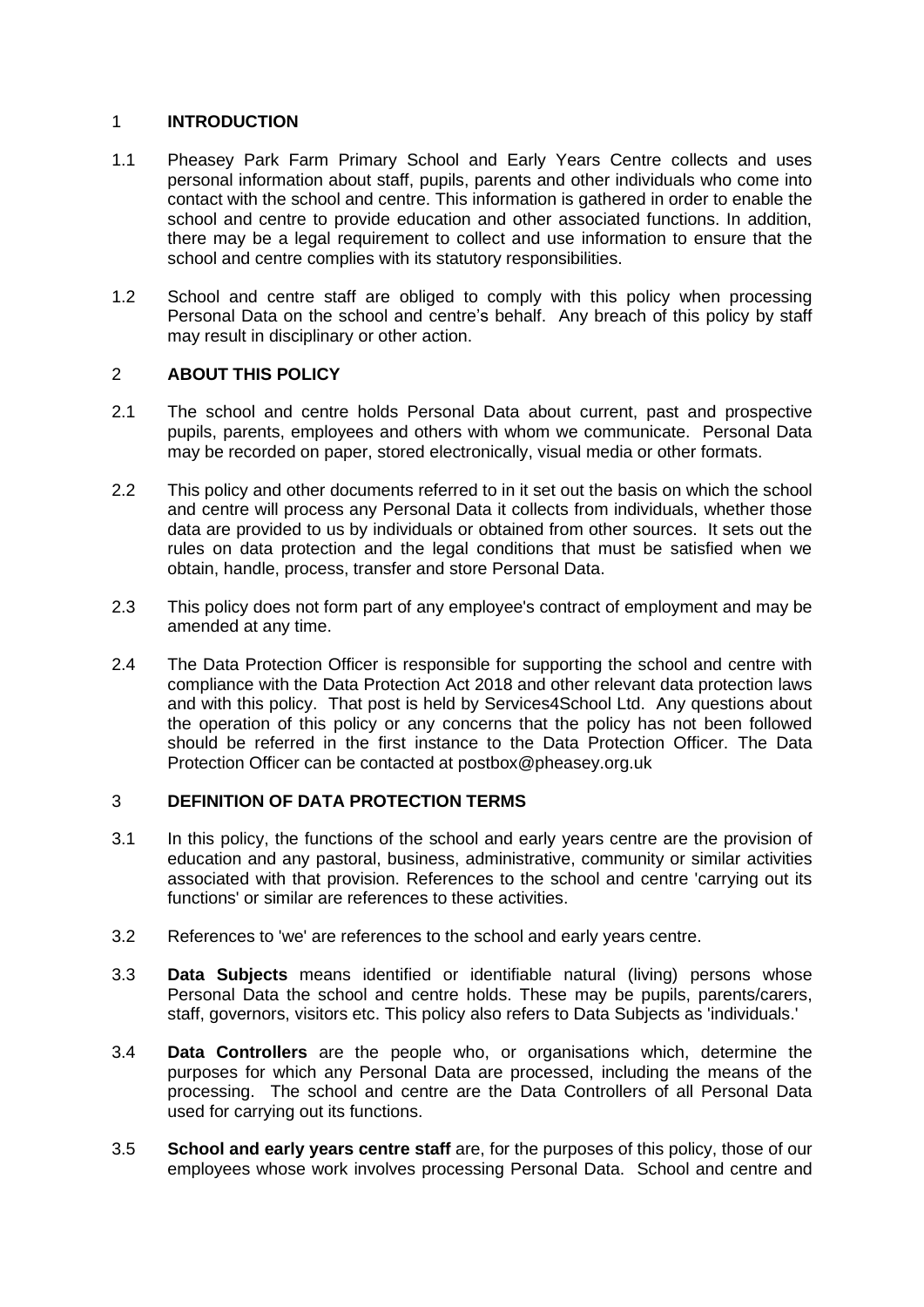children's centre staff must protect the data they handle in accordance with this policy and any applicable data security procedures at all times.

- 3.6 **Data Processors** include any person or organisation, who is not a member of school and centre staff, which processes Personal Data on our behalf, including any external suppliers that handle Personal Data on the school and centre's behalf.
- 3.7 **Privacy Notices** are documents explaining to Data Subjects how their data will be used by the school and centre.
- 3.8 **Personal Data** means any information relating to an identified or identifiable natural (living) person; an identifiable natural person is one who can be identified, directly or indirectly, in particular by reference to an identifier such as a name, an identification number, location data, an online identifier or to one or more factors specific to the physical, physiological, genetic, mental, economic, cultural or social identity of that natural person.
- 3.9 **Personal Data Breach** means the accidental or unlawful destruction, loss, alteration, unauthorised disclosure of, or access to, Personal Data the school and centre is responsible for.
- 3.10 **Pseudonymisation** means the processing of Personal Data so that it can no longer be attributed to a specific person without the use of additional information. This additional information (or key) must be kept separately and is subject to measures to ensure that the identity of the Data Subject remains protected.
- 3.11 **Relevant Data Protection Law** means the Data Protection Act 2018, the General Data Protection Regulation ((EU) 2016/679), the Privacy and Electronic Communications (EC Directive) Regulations 2003 (SI 2003/2426) and all applicable laws and regulations relating to the processing of Personal Data and privacy as amended, re-enacted, replaced or superseded from time to time and where applicable the guidance and codes of practice issued by the United Kingdom's Information Commissioner.
- 3.12 **Special Categories of Personal Data** (formerly known as 'sensitive Personal Data') includes information about a person's racial or ethnic origin, political opinions, religious or similar beliefs, trade union membership, physical or mental health or condition, sexual life and genetic or biological traits. Special Categories of Personal Data can only be processed under strict conditions.

#### <span id="page-4-0"></span>4 **DATA PROTECTION PRINCIPLES**

- 4.1 Anyone processing Personal Data for, or on behalf of, the school and early years entre must comply with the principles of good practice contained in Relevant Data Protection Law. These principles state that Personal Data must be:
	- 4.1.1 processed fairly, lawfully and transparently;
	- 4.1.2 processed for specified, limited and legitimate purposes and in an appropriate way;
	- 4.1.3 adequate, relevant and not excessive for the purposes for which they are processed;
	- 4.1.4 accurate and, where necessary, kept up to date;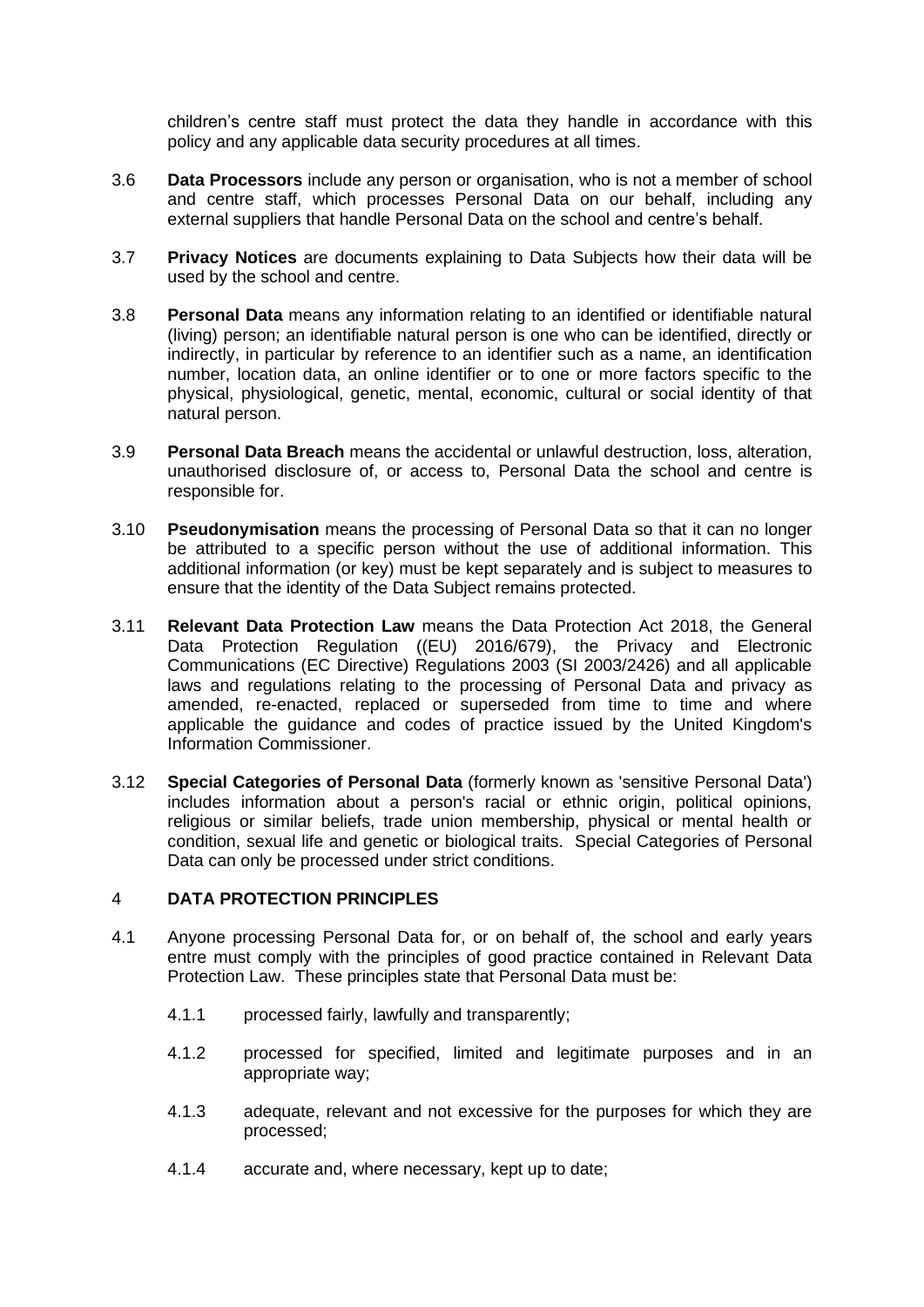- 4.1.5 not kept longer than necessary for the intended purpose of processing; and
- 4.1.6 processed in a manner that ensures appropriate security of the Personal Data, including protection against unauthorised or unlawful processing and against accidental loss, destruction or damage, using appropriate technical or organisational measures.

The school and centre will keep a record of all Data Processing activities and must be able to demonstrate its compliance with these principles and with the wider requirements of Relevant Data Protection Law.

#### <span id="page-5-0"></span>5 **FAIR, LAWFUL AND TRANSPARENT PROCESSING**

- 5.1 For Personal Data to be processed lawfully, they must be processed on the basis of one of the legal grounds set out in Relevant Data Protection Law. These include, but are not limited to:
	- 5.1.1 the individual's explicit consent to the processing for one or more specified purposes;
	- 5.1.2 that the processing is necessary for the performance of a contract with the individual or for the compliance with a legal obligation to which the school and centre is subject;
	- 5.1.3 that the processing is in the public interest; or
	- 5.1.4 that the processing is in the legitimate interest of the school and children's centre or relevant third parties to which the data are disclosed, so long as this is balanced with the rights and freedoms of the individual.
- 5.2 Where a change to a process, or introduction of a new process involving the use of large volumes of Data Processing, that is likely to pose a high risk to individuals' rights, the school and centre will carry out an appropriate Privacy Impact Assessment.
- 5.3 *Special Categories of Personal Data*
- 5.4 When Special Categories of Personal Data are being processed, the individual's explicit consent to processing of those data must be obtained unless the processing:
	- 5.4.1 is necessary for the purposes of carrying out the obligations and exercising specific rights of the school and centre or of the individual in the field of employment and social security and social protection law;
	- 5.4.2 is necessary for the assessment of the working capacity of an individual where the individual is an employee or for the provision of health or social care;
	- 5.4.3 relates to Personal Data which are manifestly made public by the individual;
	- 5.4.4 is necessary for reasons of substantial public interest; or
	- 5.4.5 is necessary to protect the vital interests of the individual.
- 5.5 Processing of data relating to Criminal Convictions and Offences can only take place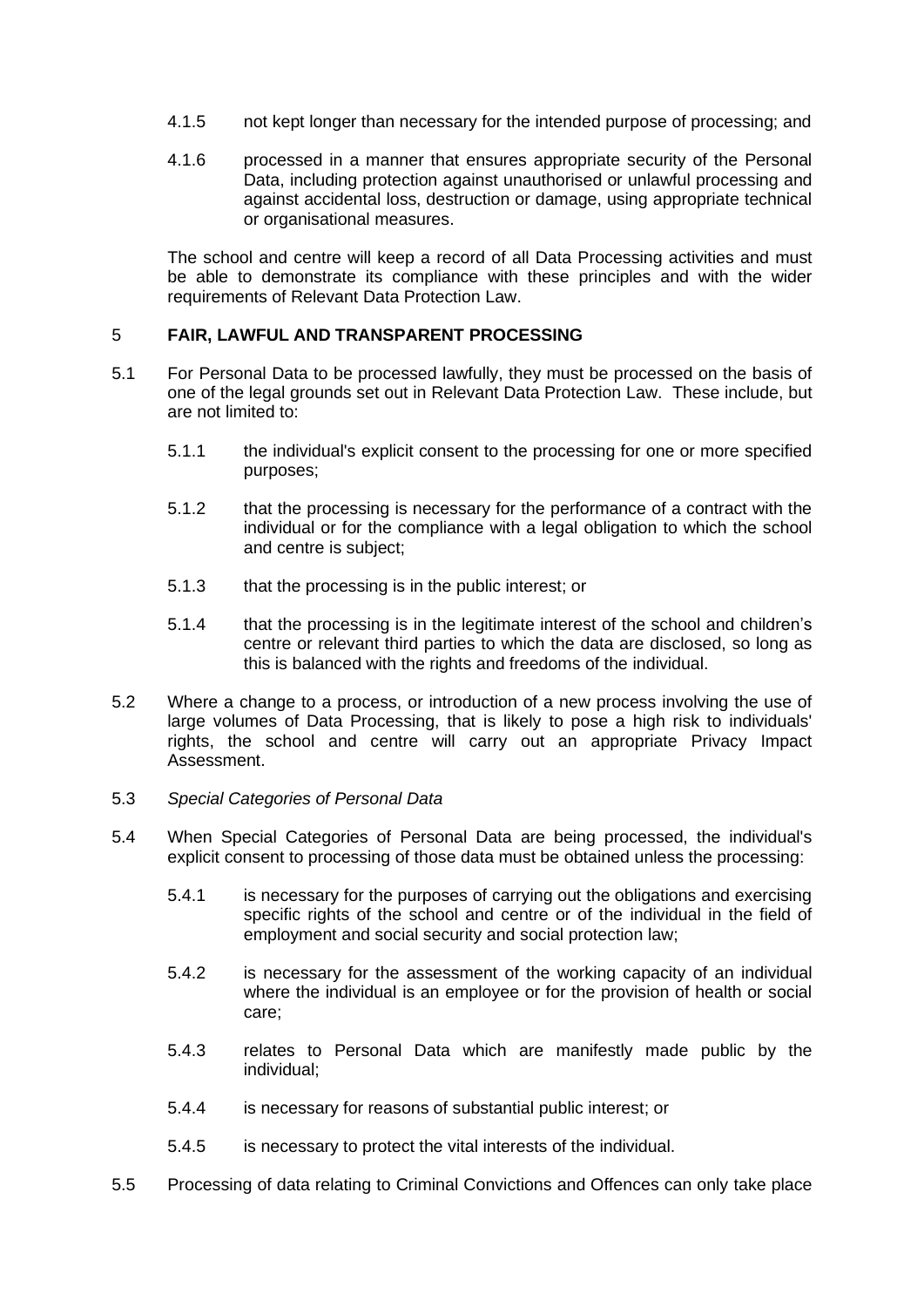under control of an official authority, such as instructions from the police or an order of the court, or where UK or EU law states that processing must take place.

5.5.1 This is undertaken as part of the pre-employment check process (DBS) for all staff employed by the school and centre, or where it is necessary to perform such a check as required by safeguarding regulation.

#### 5.6 *Consent of adults and organisations*

- 5.7 Where an individual gives consent to Data Processing, that consent must be freely given, specific, informed and unambiguous and should be either in the form of a statement (whether or not prepared by the school and centre) or a positive action demonstrating consent. Any requests that the school and centre makes for consent must be in clear language.
- 5.8 An individual has the right to withdraw consent at any time and will be informed of this right and how to exercise it when the school and centre requests consent.
- 5.9 *Consent of children and young people*
- 5.10 Parental consent to Data Processing must be obtained for pupils or other children younger than 13 years of age.

#### <span id="page-6-0"></span>6 **PROCESSING FOR SPECIFIED, LIMITED AND LEGITIMATE PURPOSES**

- 6.1 In the course of carrying out its functions, the school and early years centre may collect and process the Personal Data set out in its Information Asset Register (IAR). This may include data we receive directly from an individual (for example, by completing forms or by corresponding with us by post, phone, email or otherwise) and data we receive from other sources (including, for example, parents/carers, other school and centres, the local authority or other public bodies, recruitment agencies or service providers, professional advisers and others).
- 6.2 The school and centre will only process Personal Data for the specific purposes set out in Information Asset Register or for any other purposes specifically permitted by Relevant Data Protection Law. We will explain those purposes to the Data Subject via Privacy Notices, or consent forms as appropriate.
- 6.3 CCTV is used by the school and centre to support the prevention and detection of crime and to support pupil behaviour policies.
- 6.4 Where the use of CCTV include the recording of images of identifiable individuals, the school and centre will comply with the Data Processing principles within this policy.
- 6.5 The use of CCTV is to ensure the school and centre site is secure. The school and centre will adhere to the ICO's code of practice for the use of CCTV. All pupils, staff and visitors will be notified that CCTV is in operation via signage.
- 6.6 The school and centre will ensure that all CCTV footage will be kept for up to 30 calendar days for security purposes before being deleted, unless subject to a criminal or internal investigation.
- 6.7 Any enquiries about CCTV systems across the school and centre should be directed to the Headteacher, Finance Manager or Data Protection Officer in the first instance.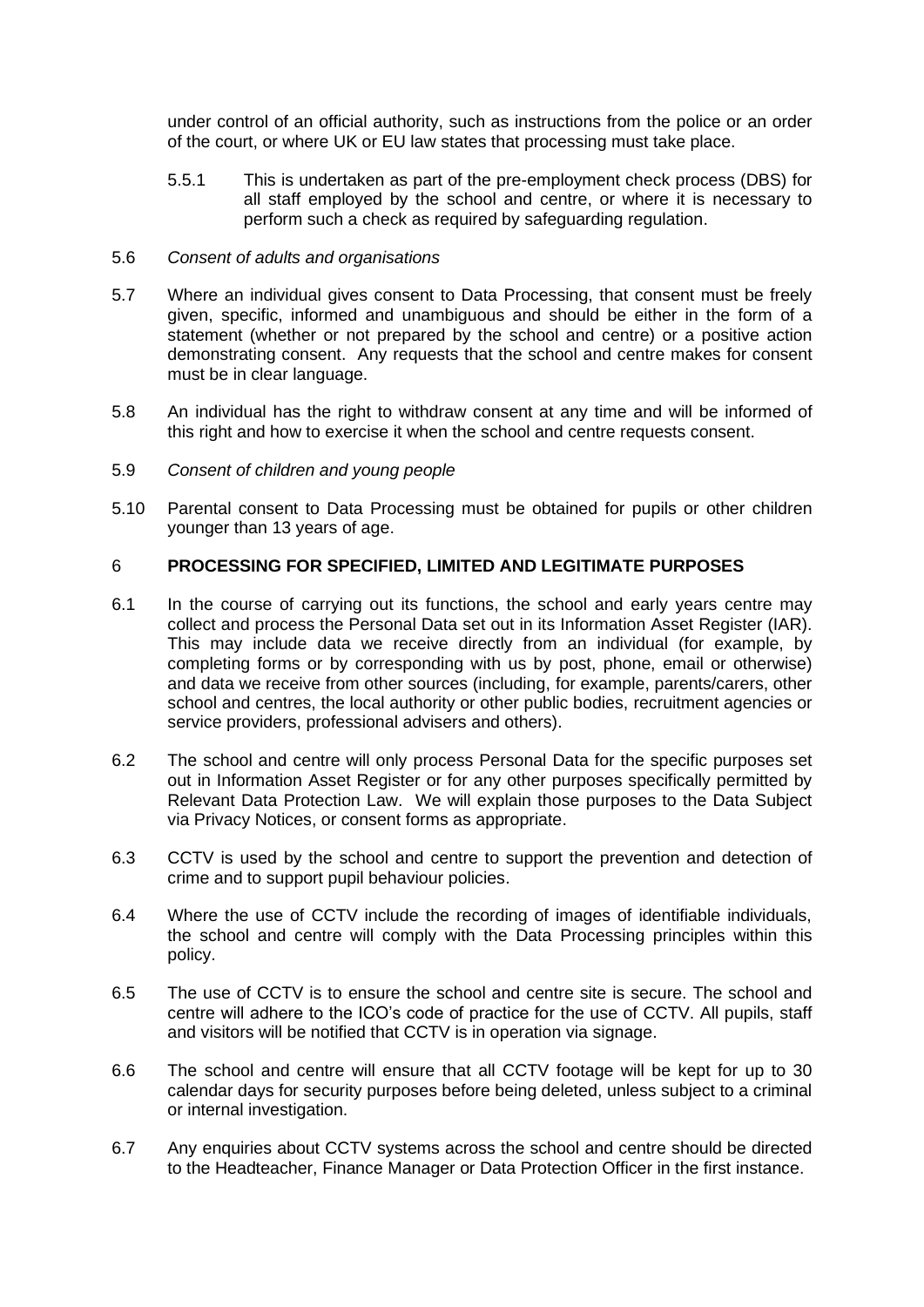#### <span id="page-7-0"></span>7 **ADEQUATE, RELEVANT AND NON-EXCESSIVE PROCESSING**

- 7.1 We will only collect Personal Data to the extent that it is required for the specific purpose notified to the individual.
- 7.2 If a member of staff has any doubt as to whether any processing exceeds the purposes for which that data was originally collected, he or she should notify the Data Protection Officer.

#### <span id="page-7-1"></span>8 **ACCURATE AND UP-TO-DATE DATA**

- 8.1 We will ensure that Personal Data we hold are accurate and kept up to date. We will check the accuracy of any Personal Data at the point of collection and at regular intervals afterwards. We will take all reasonable steps to destroy or amend inaccurate or out-of-date data.
- 8.2 It is the responsibility of staff to ensure that Personal Data is accurate and kept up to date. All staff must as a minimum check that any Personal Data that they provide to the school and children's centre in connection with their employment is accurate and up to date. They must also inform the school and centre of any changes to their Personal Data that they have provided, e.g. change of address, either at the time of appointment or subsequently.

#### <span id="page-7-2"></span>9 **TIMELY PROCESSING**

- 9.1 We will not keep Personal Data longer than is necessary for the purpose or purposes for which they were collected. We will take all reasonable steps to destroy, or erase from our systems, all data which are no longer required. We will be guided by the Information Records Management Society guidance in respect of decision making concerning the retention of Personal Data (IRMS Schools Toolkit 2016).
- 9.2 If a member of staff has any doubt as to whether any Personal Data has been or will be kept longer than is necessary for the purpose or purposes for which they were collected, he or she should notify the Data Protection Officer.

#### <span id="page-7-3"></span>10 **PROCESSING SECURELY AND IN LINE WITH RIGHTS OF DATA SUBJECTS**

- <span id="page-7-4"></span>10.1 We are committed to upholding the rights of individuals to access Personal Data the school and centre holds on them.
- <span id="page-7-5"></span>10.2 We will process all Personal Data in line with individuals' rights, in particular their rights to:
	- 10.2.1 be informed, in a manner which is concise, transparent, intelligible and easily accessible and written in clear and plain language, of the purpose, use, recipients and other processing issues relating to data;
	- 10.2.2 receive confirmation as to whether your Personal Data is being processed by us;
	- 10.2.3 access your Personal Data which we are processing only by formal written request. We may charge you for exercising this right if we are allowed to do so by Relevant Data Protection Law. School and centre employees who receive a written request should forward it to their line managers and the Data Protection Officer immediately;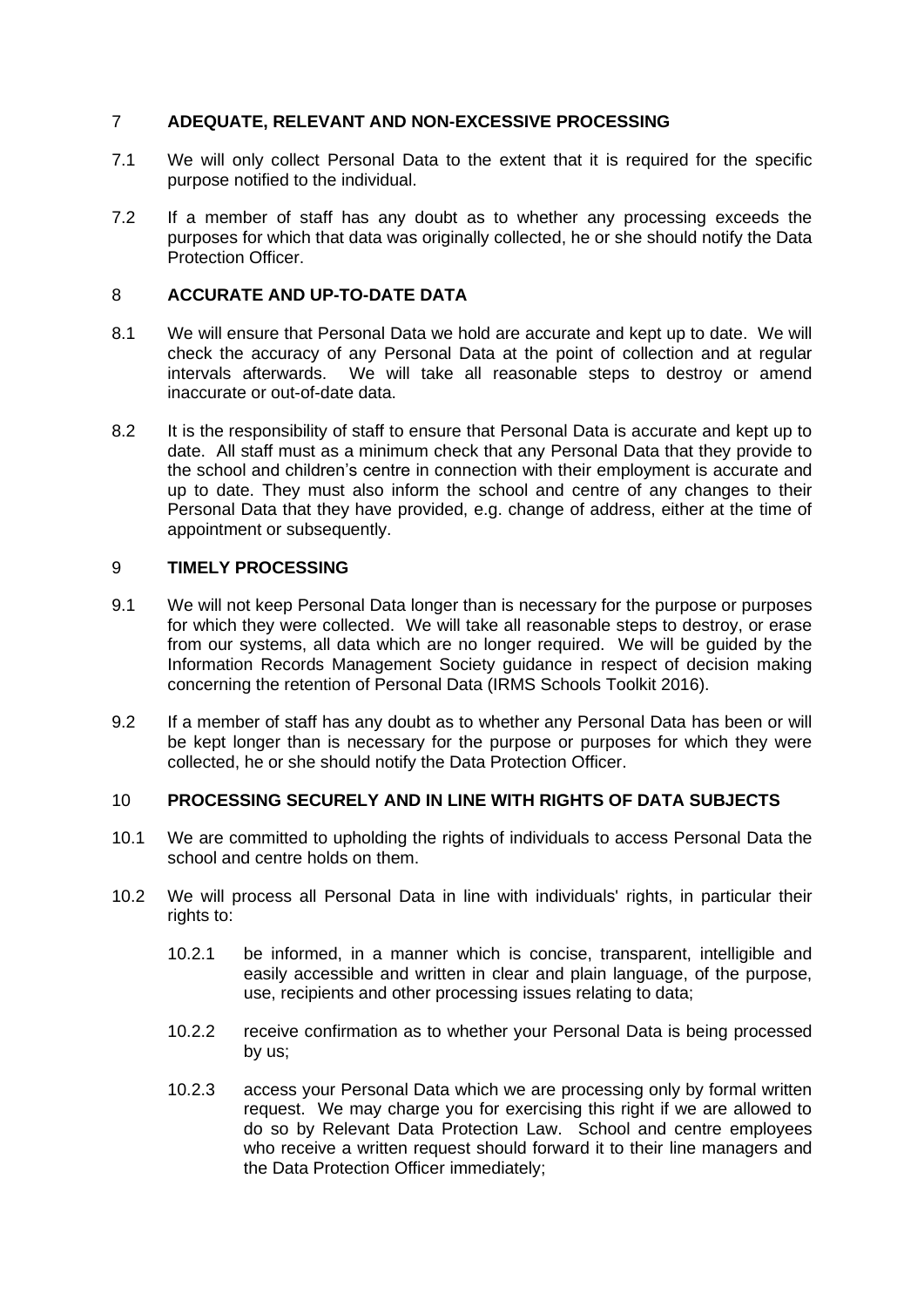- 10.2.4 have data amended or deleted under certain circumstances where data is inaccurate or to have data completed where data is incomplete by providing a supplementary statement to the school and centre (see also Paragraph [8\)](#page-7-1);
- <span id="page-8-0"></span>10.2.5 restrict processing of data if one of the following circumstances applies:

a) the accuracy of the Personal Data is contested by the Data Subject, for a period enabling the controller to verify the accuracy of the Personal Data;

b) the processing is unlawful and the Data Subject opposes the erasure of the Personal Data and requests the restriction of their use instead;

c) the controller no longer needs the Personal Data for the purposes of the processing, but they are required by the Data Subject for the establishment, exercise or defence of legal claims;

d) the Data Subject has objected to processing pending the verification whether the legitimate grounds of the controller override those of the Data Subject.

- 10.2.6 Where processing has been restricted, as above, such Personal Data shall, with the exception of storage, only be processed with the Data Subject's consent or for the establishment, exercise or defence of legal claims or for the protection of the rights of another natural or legal person or for reasons of important public interest and the Data Subject shall be informed.
- 10.2.7 Where processing is restricted under one of the grounds in Paragraph [10.2.5,](#page-8-0) the data shall only be processed with the individual's consent or in relation to the establishment, exercise or defence of legal claims or for the protection of the rights of another natural or legal person or for reasons of important public interest of the European Union or the United Kingdom.
- 10.2.8 An individual who has obtained restriction of processing under Paragraph [10.2.5](#page-8-0) shall be informed by the school and centre before the restriction of processing is lifted.
- 10.2.9 Receive data concerning the individual, which he or she has provided to the school and children's centre and is processed by automated means, in a structured, commonly used and machine-readable format and to transmit those data to another controller without hindrance from the school and children's centre.
- 10.2.10 Object to Data Processing on grounds relating to his or her particular situation unless the school and centre demonstrates compelling legitimate grounds for processing which overrides the interests, rights and freedoms of the individual or for to the establishment, exercise or defence of legal claims; and
- 10.2.11 Not to be subject to a decision based solely on automated decision-making and profiling which produces legal effects concerning him or her or similarly significantly affects him or her unless the decision is based on the individual's explicit consent.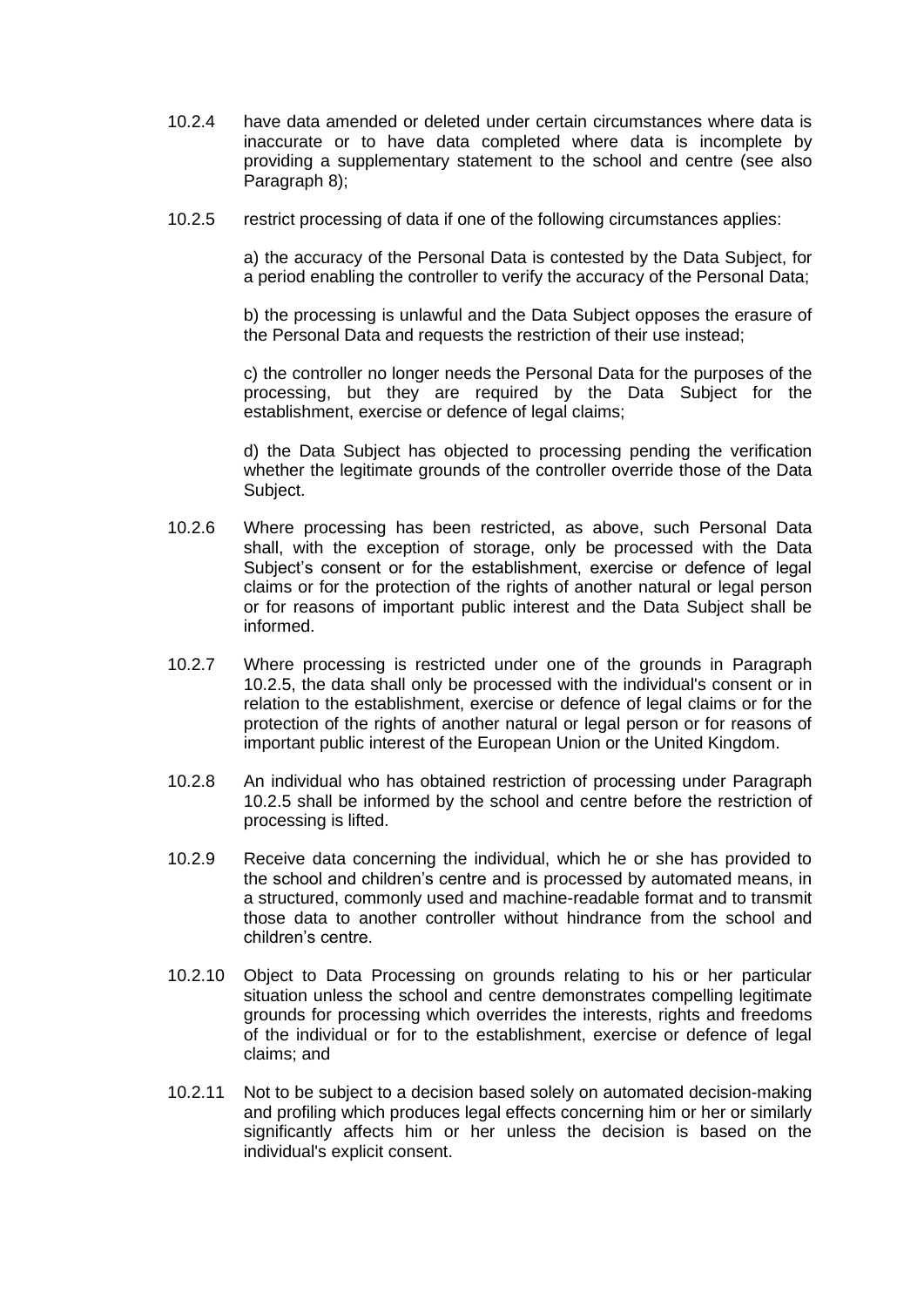- 10.3 It is the responsibility of all staff to ensure that any request by an individual under Paragraph [10.1](#page-7-4) is brought to the attention of the Data Protection Officer without undue delay.
- 10.4 The school and centre may refuse a request by an individual wishing to exercise one of the above rights in accordance with Relevant Data Protection Law.
- 10.5 The school and centre shall provide information on action taken on a request under Paragraph [10.1](#page-7-4) to the individual within one month of receipt of the request unless the school and centre deems it necessary to extend this period by two further months where the request is complex and informs the individual of such extension with reasons within one month of receipt of the request.
- 10.6 If a request under Paragraph [10.2](#page-7-5) is unfounded or excessive, the school and children's centre may charge a reasonable fee for providing the information or refuse the request.
- 10.7 When receiving telephone enquiries, we will only disclose Personal Data we hold on our systems if the following conditions are met:
	- 10.7.1 We will check the caller's identity to make sure that information is only given to a person who is entitled to it.
	- 10.7.2 We will suggest that the caller put his or her request in writing if we are not sure about the caller's identity and where their identity cannot be checked.
- 10.8 Our employees will refer a request to the Headteacher and the Data Protection Officer. Employees should not be bullied, forced, or coerced into disclosing personal information.

#### <span id="page-9-0"></span>11 **NOTIFYING DATA SUBJECTS**

- <span id="page-9-1"></span>11.1 If we collect Personal Data directly from individuals, we will at the time of collection inform them about the processing including:
	- 11.1.1 the identity and contact details for the school and centre and its Data Protection Officer;
	- 11.1.2 the purpose or purposes for which we intend to process those Personal Data;
	- 11.1.3 the types of third parties, if any, with which we will share or to which we will disclose those Personal Data; and
	- 11.1.4 the means, if any, by which individuals can limit our use and sharing of their Personal Data.
- 11.2 If we receive Personal Data from a source other than the individual we will, except in certain circumstances, provide the individual with the information in Paragraph [11.1](#page-9-1) above at the following times:
	- 11.2.1 within one month of receiving the Personal Data;
	- 11.2.2 if the Personal Data are to be used for communication with the individual, at the time of the first communication to the individual;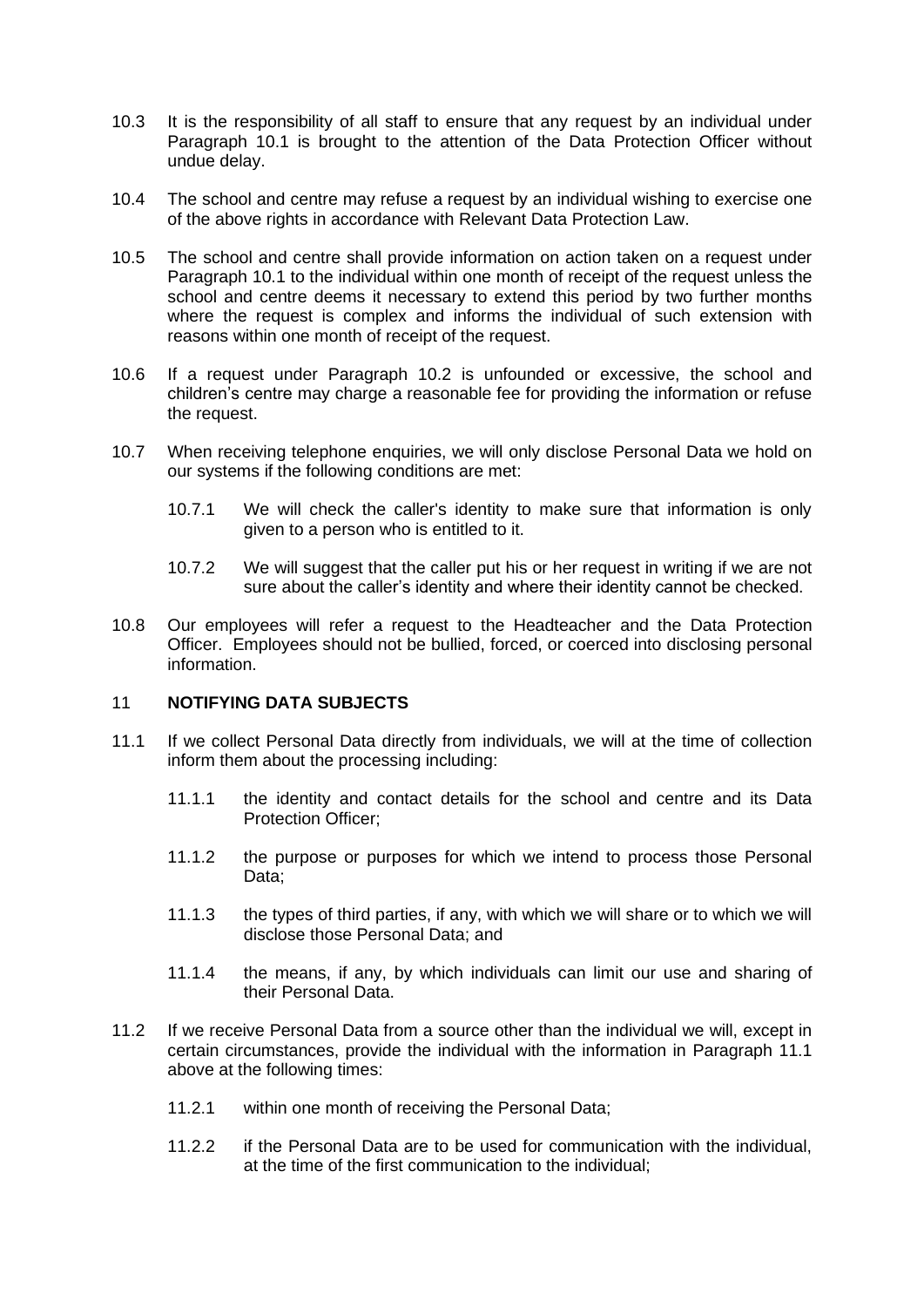- 11.2.3 if a disclosure to another recipient is envisaged by us, at the time of the disclosure to that recipient.
- 11.3 A notification in the form of a Privacy Notice will be in writing or via a link to our website, unless the individual requests an oral notification.
- 11.4 We will also inform individuals whose Personal Data we process that the school and children's centre is the Data Controller with regard to those data and who the Data Protection Officer is.

#### <span id="page-10-0"></span>12 **DATA SECURITY**

- <span id="page-10-3"></span>12.1 We will take appropriate security measures against unlawful or unauthorised processing of Personal Data, and against the accidental loss of, or damage to, Personal Data.
- 12.2 We will put in place procedures and technologies to maintain the security of all Personal Data from the point of collection to the point of destruction. Personal Data will only be transferred to a Data Processor if he or she agrees to comply with those procedures and policies, or if he or she puts in place adequate measures.
- 12.3 School and children's centre staff will be issued with details of their obligations in relation to security of Personal Data.
- 12.4 All school and children's centre staff must:
	- 12.4.1 assist the school and centre in upholding individuals' Data Protection rights;
	- 12.4.2 only act in accordance with the school and centre's instructions and authorisation;
	- 12.4.3 notify the Data Protection Officer immediately of any Personal Data Breaches, allegations of Personal Data Breaches or suspicions of Personal Data Breaches in accordance with Paragraph [12.5;](#page-10-1)
	- 12.4.4 comply at all times with the terms of any agreements with the school and children's centre and with their responsibilities under Relevant Data Protection Law;
	- 12.4.5 satisfy the school and centre, within a reasonable period following request, of their compliance with the provisions of Paragraph [12.4.4.](#page-10-2)
- <span id="page-10-2"></span><span id="page-10-1"></span>12.5 The school and centre will notify the Information Commissioner's Office of any Personal Data Breaches without undue delay.
- 12.6 We will maintain data security by protecting the confidentiality, integrity and availability of the Personal Data, defined as follows:
	- 12.6.1 **Confidentiality:** only people who are authorised to use the data can access them;
	- 12.6.2 **Integrity:** Personal Data should be accurate and suitable for the purpose for which they are processed;
	- 12.6.3 **Availability:** authorised users should be able to access the data if they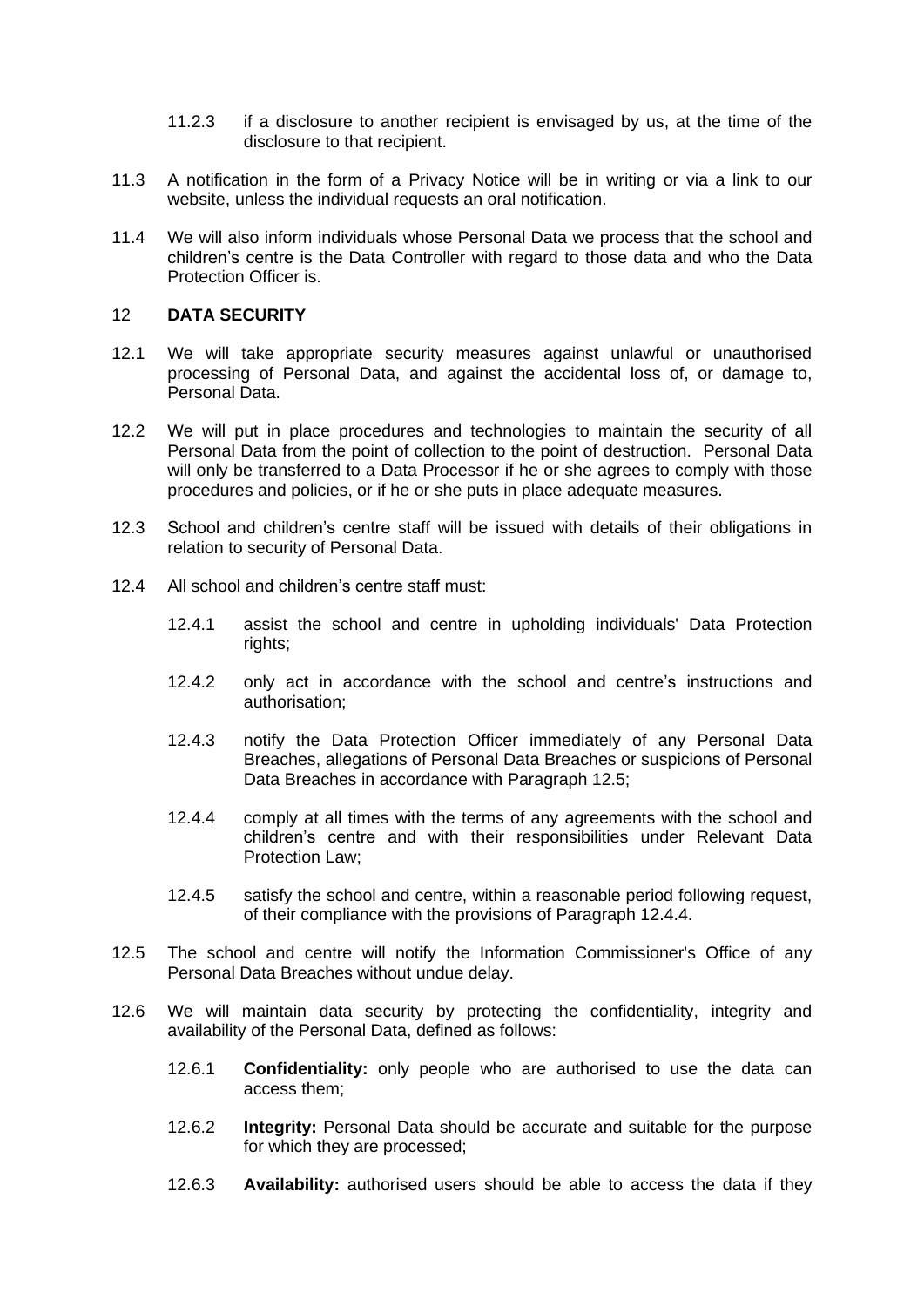need it for authorised purposes. Personal Data should therefore be stored on the school and centre's central computer system instead of on individual computers, tablets or other media.

- 12.7 Security procedures include:
	- 12.7.1 **IT Equipment:** Staff must ensure that have read the school and centre's ICT policy before using school and centre equipment, individual monitors do not show confidential information to passers-by and that they log off from their computers, tablets or other devices when left unattended.
	- 12.7.2 **Building Security and Entry controls:** All visitors are required to sign in using appropriate systems. Any unauthorised person seen on the school and centre's premises should be reported.
	- 12.7.3 **Secure lockable storage:** Rooms, desks, cupboards and filing cabinets should be kept locked when unattended if they hold confidential information of any kind (personal information is always considered confidential).
	- 12.7.4 **Appropriate Sharing and Verbal Disclosure:** When providing personal information verbally, particularly by telephone, it is most important that the individual's identity is verified before any information is disclosed and that conversations occur in a space where information cannot be overheard.
	- 12.7.5 **Methods of disposal:** Paper documents containing personal information should be shredded when they are no longer needed. Digital storage devices should be handed into relevant staff at the school and children's centre to be securely destroyed when they are no longer required.
	- 12.7.6 **Personal Data on display:** All Personal Data displayed in the school and centre's buildings will be limited to what is necessary and pseudonymised where appropriate. If Personal Data is displayed externally, then consent should be sought prior to publication.
	- 12.7.7 **Electronic Transport/Transfer of Personal Data:** School and centre staff will use only approved methods to transport or transfer data as detailed in the school and centre's ICT policy.
	- 12.7.8 **Photographs and Digital Images:** (including video). We use photographs and digital images for a variety of purposes across the school and centre, these include, but are not limited to:
		- Capturing development and progress in learning
		- School and centre prospectuses and other publications focussed on promoting the school and early years centre
		- Assemblies and celebration events
		- Sports day
		- School and children's centre performances
		- Social Media
		- Trips and residential outings
- 12.8 Where images of children or staff are used in public areas or made available online via publication on the school and centre's website, the school and centre will always seek consent from a parent/carer before images are published.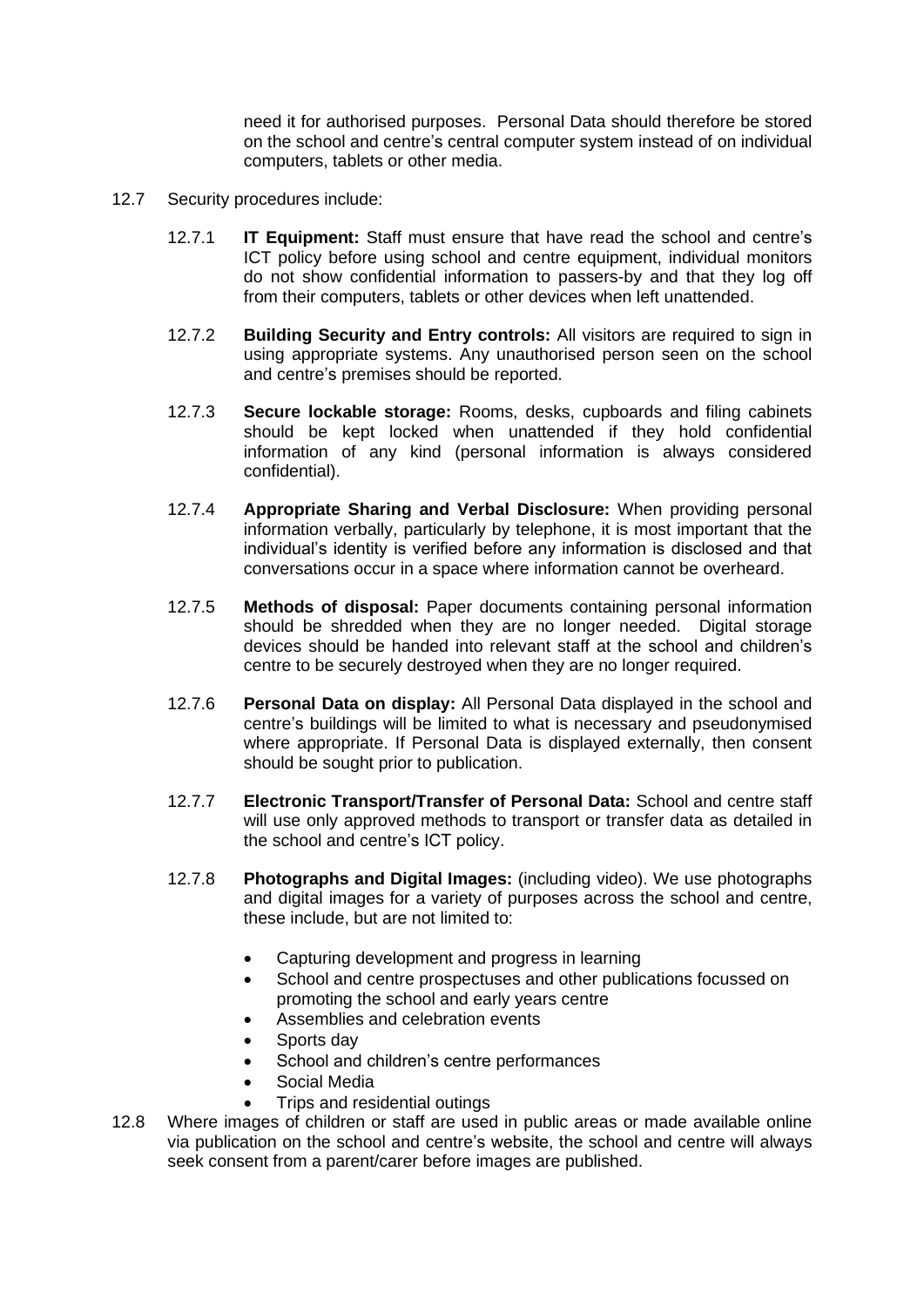- 12.9 The school and centre shall, both at the time of the determination of the means for processing and at the time of the processing itself, implement appropriate technical and organisational measures designed to implement Data Protection principles and to integrate the necessary safeguards into processing activities.
- 12.10 The school and centre shall implement appropriate technical and organisational measures for ensuring that, by default, only Personal Data which are necessary for each specific purpose of the processing are processed.

#### <span id="page-12-0"></span>13 **REGISTER OF PROCESSING ACTIVITIES**

- 13.1 The school and centre must maintain an accurate and up-to-date Information Asset Register of processing activities carried out by the school and centre.
- 13.2 The school and centre must record the following information for each processing activity:
	- 13.2.1 the contact details for the school and centre and its Data Protection Officer;
	- 13.2.2 the purpose or purposes for which the processing activity has occurred;
	- 13.2.3 descriptions of the categories of individuals involved in the processing activity;
	- 13.2.4 descriptions of the categories of Personal Data involved in the processing activity;
	- 13.2.5 descriptions of the categories of recipients of the Personal Data involved in the processing activity;
	- 13.2.6 details of any transfers to third parties, including documentation of the transfer mechanism safeguards in place;
	- 13.2.7 retention schedules;
	- 13.2.8 descriptions of technical and organisational security measures in place relating to the processing activity.
- 13.3 It is the responsibility of all staff, to notify the Data Protection Officer of any changes that affect the use of Personal Data to ensure that the register of processing activities is accurate and kept up to date.

#### <span id="page-12-1"></span>14 **REGISTER OF BREACHES**

- 14.1 The school and centre must maintain an accurate and up-to-date register of all Personal Data Breaches. This will be held on the Information Asset Register.
- 14.2 If anyone becomes aware of a Data Protection breach they must inform the Data Protection Officer immediately. A plan for managing Data Breaches will be made available to all staff.

#### <span id="page-12-2"></span>15 **DATA PROTECTION OFFICER**

15.1 The Data Protection Officer is responsible for supporting the school and centre in compliance with Relevant Data Protection Law and with this policy. The Data Protection Officer reports to the school and centre's Headteacher and Governing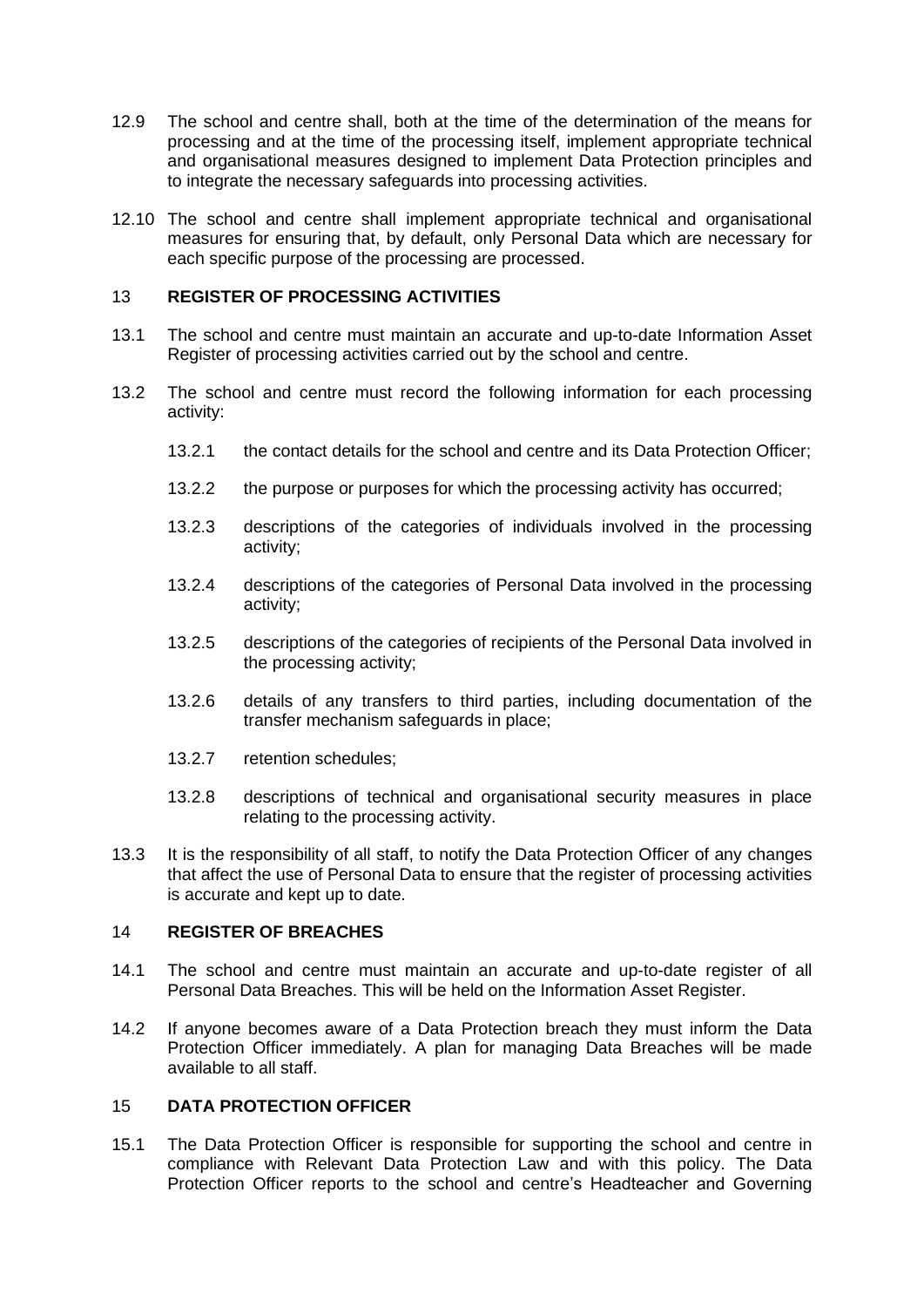Board, but fulfils their Data Protection functions independently.

- 15.2 The Data Protection Officer for the school and centre is provided by Services4 School and children's centres Ltd and can be contacted at [postbox@pheasey.org.uk](mailto:postbox@pheasey.org.uk) or by writing to Pheasey Park Farm Primary School and Early Years Centre, Wimperis Way, Great Barr, Birmingham, B43 7DH. Please address letters: **For the attention of the Data Protection Officer.**
- 15.3 Any questions about the operation of this policy or any concerns that the policy has not been followed should be referred in the first instance to the Data Protection Officer.
- 15.4 Where a Personal Data Breach has occurred, it will be for the Data Protection Officer to decide whether, under the circumstances and in accordance with Relevant Data Protection Law, the individual concerned must be informed of the breach.

#### <span id="page-13-0"></span>16 **USING DATA PROCESSORS**

- 16.1 The school and centre retains the right to engage by written contract any person or organisation, who is not a member of school and centre staff, to process Personal Data on our behalf.
- 16.2 Data Processors must:
	- 16.2.1 assist the school and centre in upholding individuals' Data Protection rights:
	- 16.2.2 only act in accordance with the school and centre's instructions and authorisation;
	- 16.2.3 maintain a written record of processing activities carried out on behalf of the school and centre and provide this to the school and centre within [a reasonable period] following request:
	- 16.2.4 notify the school and centre of Personal Data Breaches without undue delay and maintain a register of breaches in accordance with Paragraph [13;](#page-12-0)
	- 16.2.5 comply at all times with the terms of any agreements with the school and centre and with their responsibilities under Relevant Data Protection Law;
	- 16.2.6 satisfy the school and centre, within a reasonable period following request, of their compliance with the provisions of Paragraph [12.4.4.](#page-10-2)

#### <span id="page-13-1"></span>17 **TRANSFERRING PERSONAL DATA TO A COUNTRY OUTSIDE THE EEA**

- 17.1 Individuals have particular rights with regard to transfers of their Personal Data outside the European Economic Area ('EEA'). Circumstances in which the school and centre may need to transfer data outside the EEA might include use of IT services hosted overseas, arrangement and administration of school and centre trips and cultural exchange projects.
- 17.2 Subject to the requirements in Paragraph [12.1](#page-10-3) above, Personal Data we hold may also be processed by staff operating outside the EEA who work for us or for one of our suppliers. Those staff may be engaged, among other things, in the processing of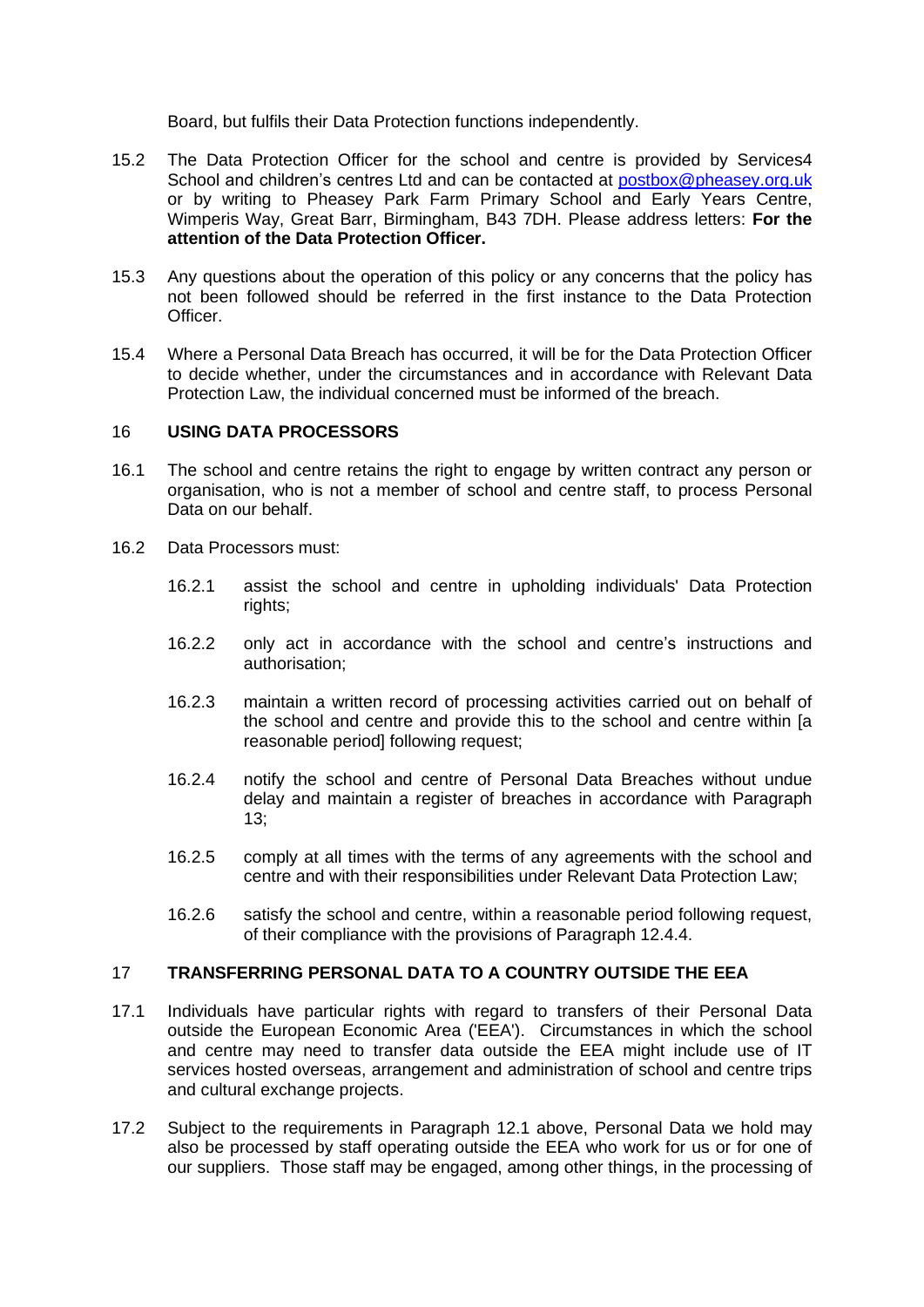payment details and the provision of support services.

- 17.3 We may transfer any Personal Data we hold to a country outside the EEA provided that:
	- 17.3.1 the transfer to the country or countries in question is permitted by Relevant Data Protection Law; and
	- 17.3.2 any transfer to a country or countries outside the EEA is subject the escalation procedure under Paragraph [17.4.](#page-14-2)
- <span id="page-14-2"></span>17.4 Before a transfer of Personal Data is made outside the EEA, the following safeguards must be provided to ensure that the rights of Data Subjects and effective legal remedies for Data Subjects are available:
	- 17.4.1 confirmation by implementing act by the European Commission of the adequacy of the level of protection afforded by the relevant third country;
	- 17.4.2 standard Data Protection Paragraphs adopted by the European Commission in accordance with Relevant Data Protection Law must be included in relevant documentation;
	- 17.4.3 ensuring explicit consent is given by the Data Subject to the proposed transfer after having been informed of the possible risks of such transfer;
	- 17.4.4 confirmation that the transfer is necessary for the conclusion or performance of a contract concluded in the interest of the Data Subject;
	- 17.4.5 confirmation that the transfer is necessary for important reasons of public interest;
	- 17.4.6 the Data Protection Officer must authorise the transfer.

#### <span id="page-14-0"></span>18 **DISCLOSURE AND SHARING OF PERSONAL INFORMATION**

- 18.1 We may share Personal Data we hold with staff within the school and centre.
- 18.2 We may also disclose Personal Data we hold to third parties:
	- 18.2.1 if we are under a duty to disclose or share an individual's Personal Data in order to comply with any legal obligation;
	- 18.2.2 in order to enforce or apply any contract with the individual or other agreements; or
	- 18.2.3 to protect our rights, property, or safety of our employees, customers, or others. This includes exchanging information with other companies and organisations for the purposes of child welfare and fraud protection.
- 18.3 We may also share Personal Data we hold with selected third parties for the purposes set out in the school and centre's Information Asset Register

#### <span id="page-14-1"></span>19 **REQUESTS FOR INFORMATION**

19.1 Requests for information may take the following forms: